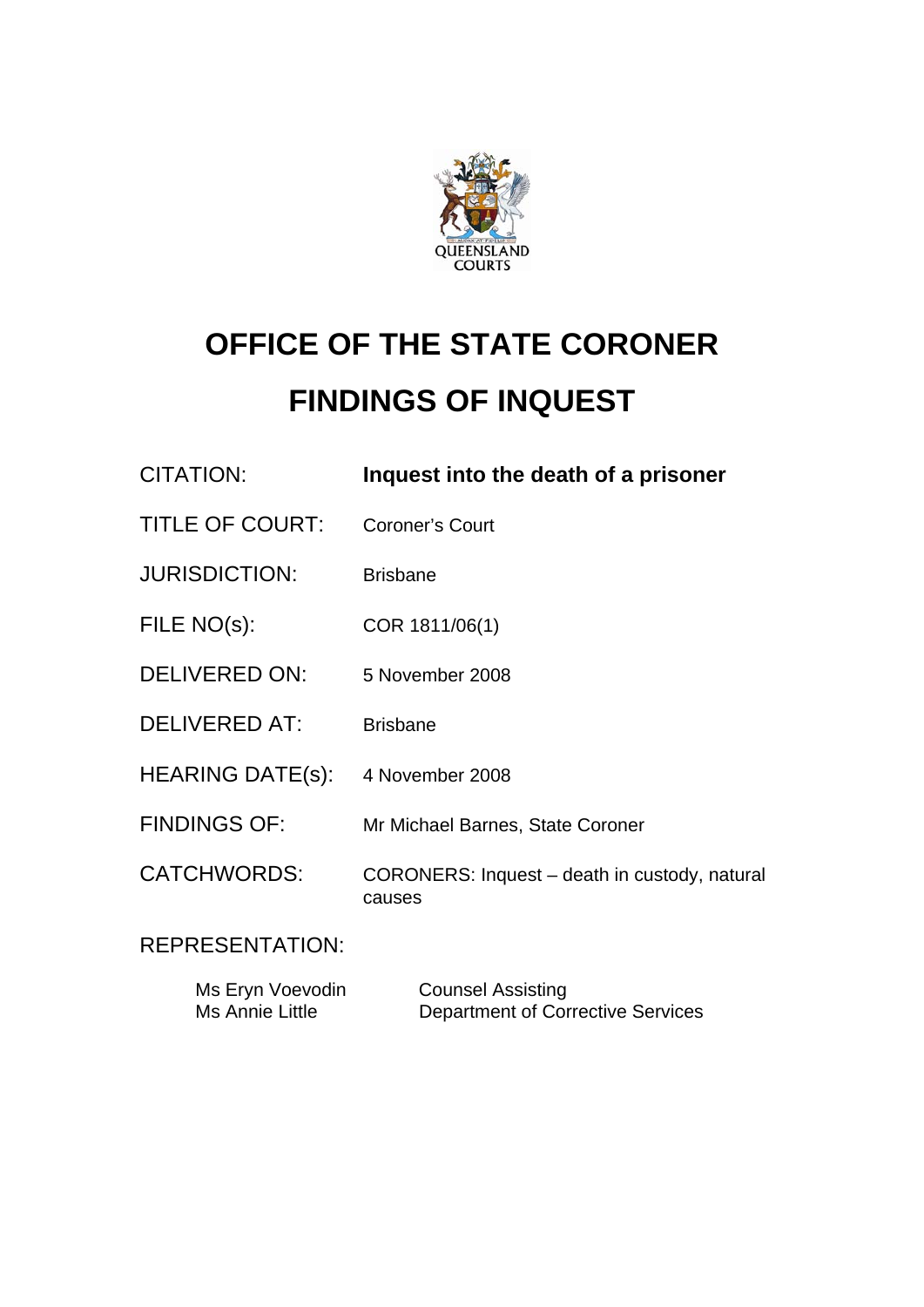# **Table of contents**

| 1 |
|---|
|   |
|   |
|   |
|   |
|   |
|   |
|   |
|   |
|   |
|   |
|   |
|   |
|   |
|   |
|   |
|   |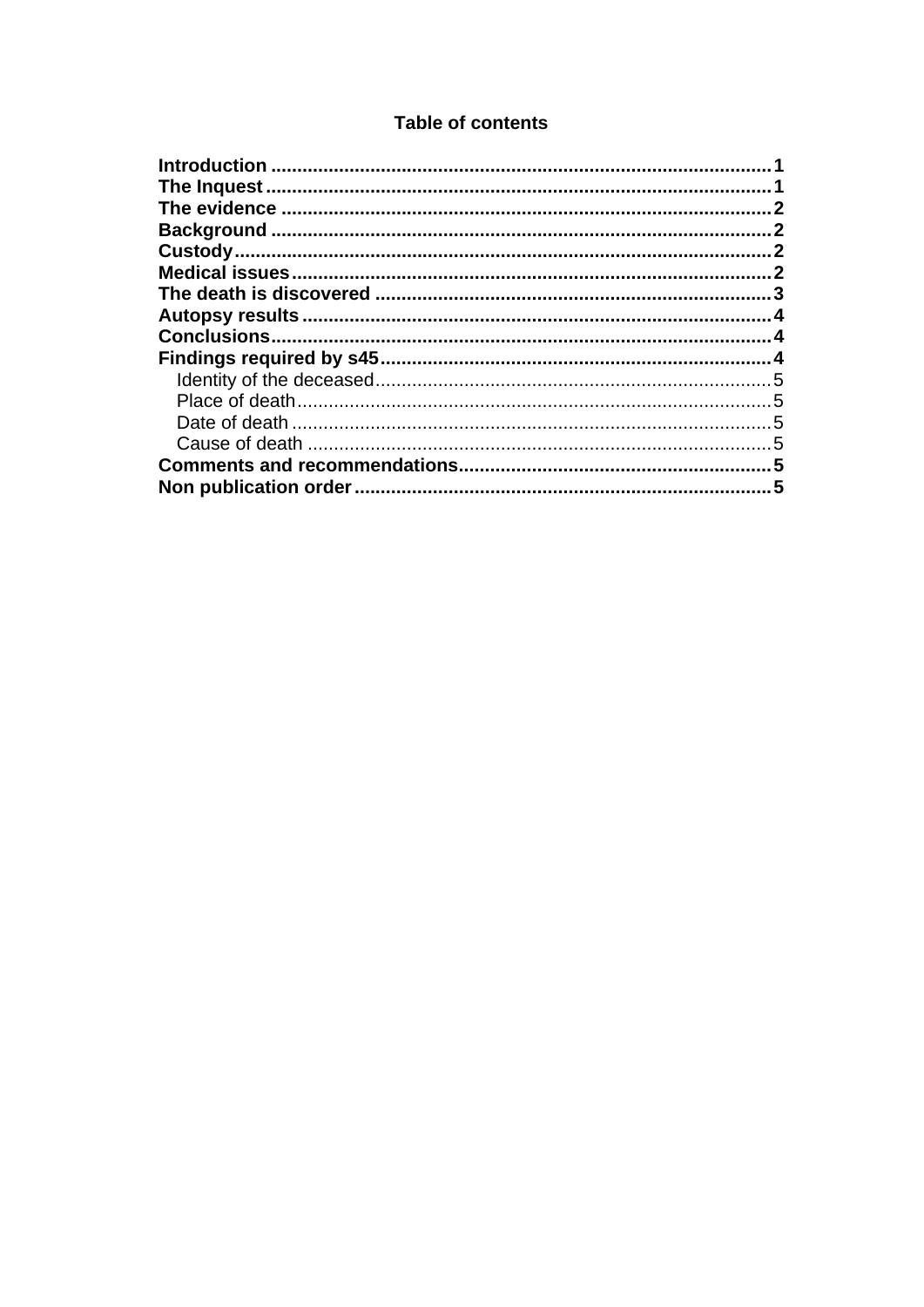<span id="page-2-0"></span>The *Coroners Act 2003* (the Act) provides in s45 that when an inquest is held into a death in custody, the coroner's written findings must be given to the family of the person who died, each of the persons or organisations granted leave to appear at the inquest and to various specified officials with responsibility for the justice system. These are my findings in relation to the death of a prisoner. They will be distributed in accordance with the requirements of the Act and posted on the web site of the Office of State Coroner.

## *Introduction*

The prisoner was 85 years of age, when he was found dead in his bed at the Princess Alexandra Hospital Secure Unit on 22 June 2006.

These findings

- confirm the identity of the deceased, the time, place and medical cause of his death;
- consider whether any third party contributed to his death;
- determine whether the authorities charged with providing for the prisoner's health care needs adequately discharged those responsibilities; and
- consider whether any changes to procedures or policies could reduce the likelihood of deaths occurring in similar circumstances or otherwise contribute to pubic health and safety or the administration of justice.

# *The Inquest*

An inquest was held in Brisbane on 4 November 2008. Eryn Voevodin was appointed to assist me. Leave to appear was granted to the Department of Corrective Services.

All of the statements, records of interview, medical records, photographs and materials gathered during the investigation were tendered at the inquest.

The investigation material suggested that this is a death in custody from natural causes. I determined that the evidence contained in this material was sufficient to enable me to make the findings required by the Act. Counsel Assisting submitted there was no forensic purpose to be served by calling any witnesses to give oral evidence.

One of the prisoners sons were advised of the date of the inquest and the submissions Ms Voevodin intended to make concerning the calling of witnesses. He indicated that he did not wish to attend nor make submissions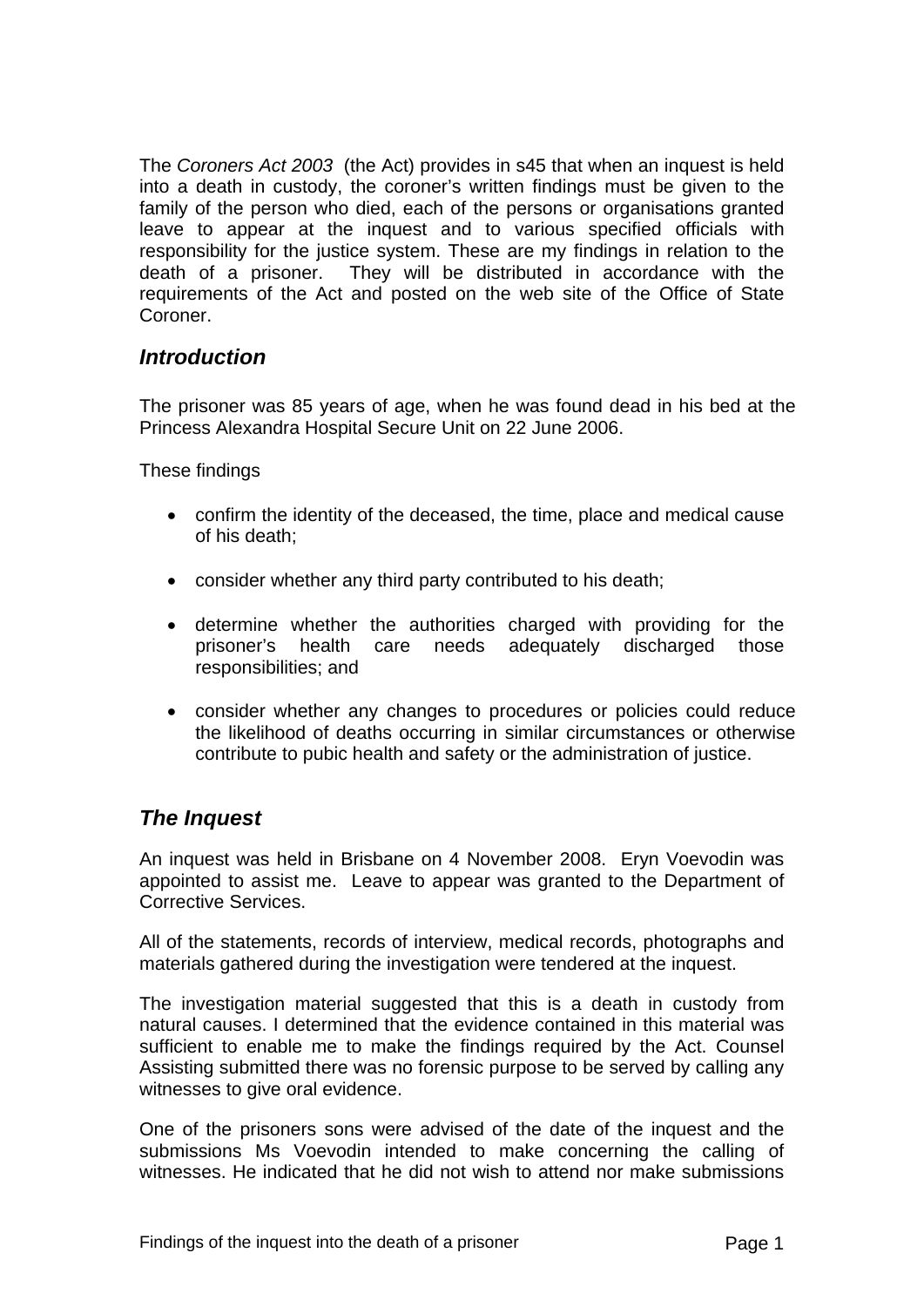<span id="page-3-0"></span>in relation to that issue or any other matters. He also advised that he had discussed these proceedings with other family members and none of them was of a different view. Accordingly I accepted Ms Voevodin's submissions and no oral evidence was called.

## *The evidence*

I turn now to the evidence. Of course, I cannot even summarise all of the information contained in the exhibits but I consider it appropriate to record in these reasons, the evidence I believe is necessary to understand the findings I have made.

## *Background*

The prisoner was born on 20 September 1920. He was aged 85 years at the time of his death.

He had 7 children. The relevant factors in relation to the deceased's background can be summarised by review of the judgements of the Court of Appeal and the Supreme Court of Queensland.<sup>[1](#page-3-1)</sup>

# *Custody*

In 1996 the prisoner had returned to Australia from Thailand where he had been living for a number of years teaching at a school for deaf children. During police interviews he admitted that he had frequently gone to Thailand for the purposes of engaging in sexual activity with children and also admitted that in 1993 he had been so diagnosed HIV positive.

On 1 May 1997, when he was 76, the prisoner was sentenced to 9 years imprisonment in respect of sexual offences against children.

On 16 August 2005, he was made subject to an indefinite detention order pursuant to s.13 (5)(a) of the *Dangerous Prisoners (Sexual Offenders) Act 2003.* 

The prisoner served his sentence at the Arthur Gorrie Correctional Centre. His corrective services record indicates that he had no breaches or self harm history, but he was listed as having multiple health problems.

## *Medical issues*

As mentioned earlier, the prisoner had been diagnosed as HIV positive since 1993. He was known to the nursing staff of PAH secure unit having been admitted on 26 occasions since the commencement of his incarceration on 30 May 1996.

He was admitted to the PAH Secure unit on 5 June 2006 from Arthur Gorrie Correctional Centre. In the 5 days prior to his admission, he had sustained multiple falls and was complaining of back pain and decreased mobility.

<span id="page-3-1"></span>l <sup>1</sup> See Supreme Court of Qld, Court of Appeal, Pincus JA, Shepherdson and White JJ CA No 212 of 1997, 8 August 1997 and Order made by Atkinson J, Supreme Court (Qld) 16 August 2005.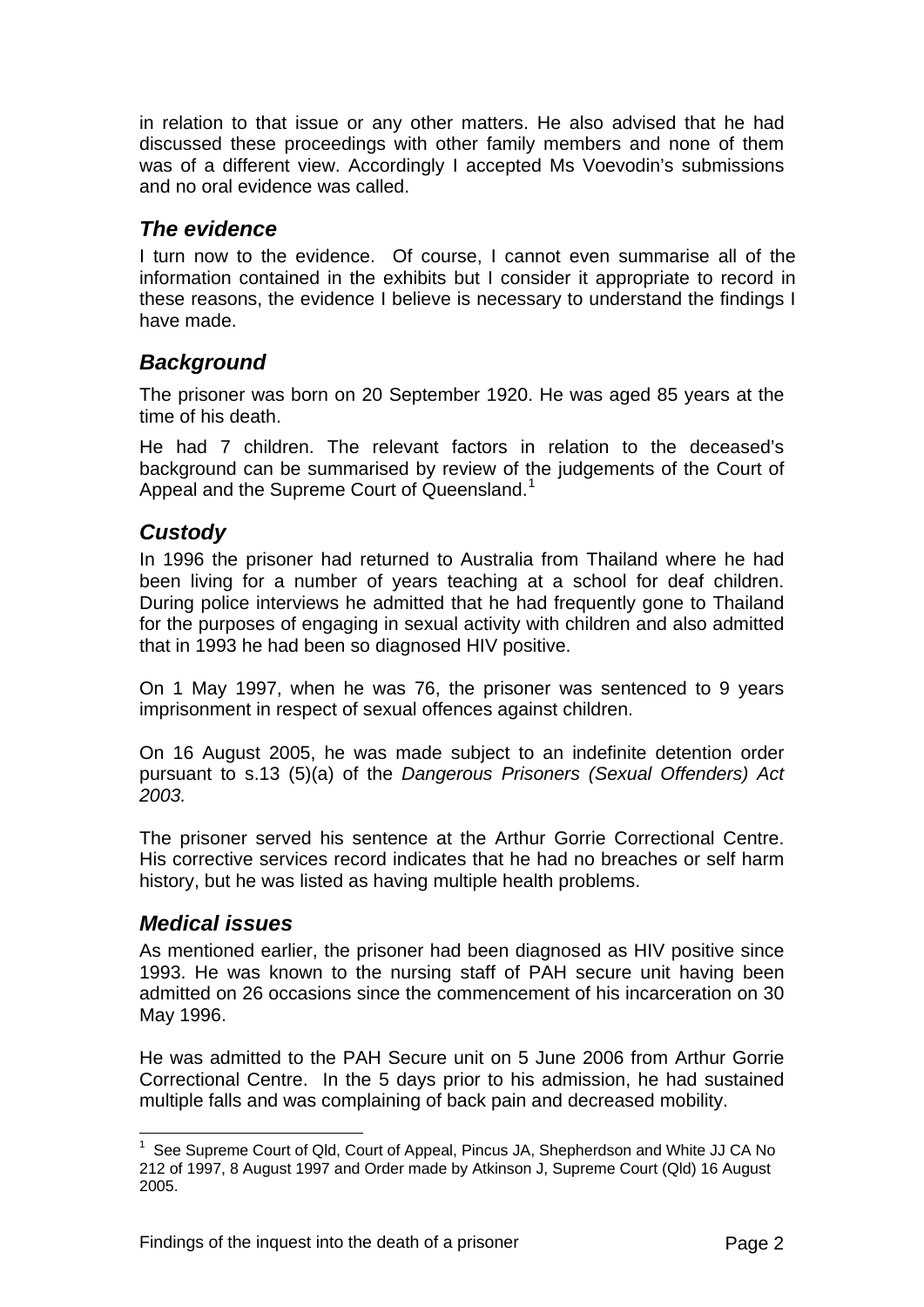<span id="page-4-0"></span>On admission, x-rays performed on the lumbar spine and pelvis showed no evidence of fracture and a CT scan showed age consistent atrophic changes and no infective process of the brain to explain the patient's symptoms.

His haematology and biochemistry were unremarkable.

The prisoner was continued on his anti retroviral medication and physiotherapy was commenced to assist with mobility.

Dr Stuart McDonald (medical director, PAH secure unit) states in his report:

"*Because of the prisoners age and frailty he was unable to mobilise independently and over the period of his admission he gradually deteriorated to the stage where he became immobile, unresponsive and unable to tolerate oral food, fluids or medication. He was reviewed by the Infectious Diseases Registrar who agreed that a palliative approach to his treatment would be appropriate.* 

*The palliative care team reviewed the prisoner on 19.06.06 and noted that he was uncomfortable when turned and they recommended a low dose of Fentanyl subcutaneous infusion by a Grasby pump to improve his comfort.* 

*The prisoner continued to deteriorate and at 2140 hours on 22.06.06 he was pronounced dead."*

## *The death is discovered*

At 2020 hours on 22 June 2006, a nurse checked on the prisoner in his room and he was still breathing. However at 2035 hours when she returned to his room on a routine check the prisoners breathing had stopped. Doctors were called to attend. The prisoner was housed in room 7 of the inpatient ward of the PAH secure unit. At the time of his death there were 5 inpatient prisoners., inclusive of the deceased.

At about 2100hours on 22 June 2006, detectives from Corrective Services Investigation unit (CSIU) received a phone call from the operations support manager stating that he had been contacted by PAH secure unit nursing staff and advised that the prisoner had passed away.

A doctor subsequently attended and the prisoner was pronounced life extinct at 2140 hours. The attending doctor advised that there was no suspicious circumstances surrounding the death as according to his medical file he has been admitted to palliative care on 19 June 2006. The death was not unexpected.

The prisoners body was then transferred to the morgue and the scene secured.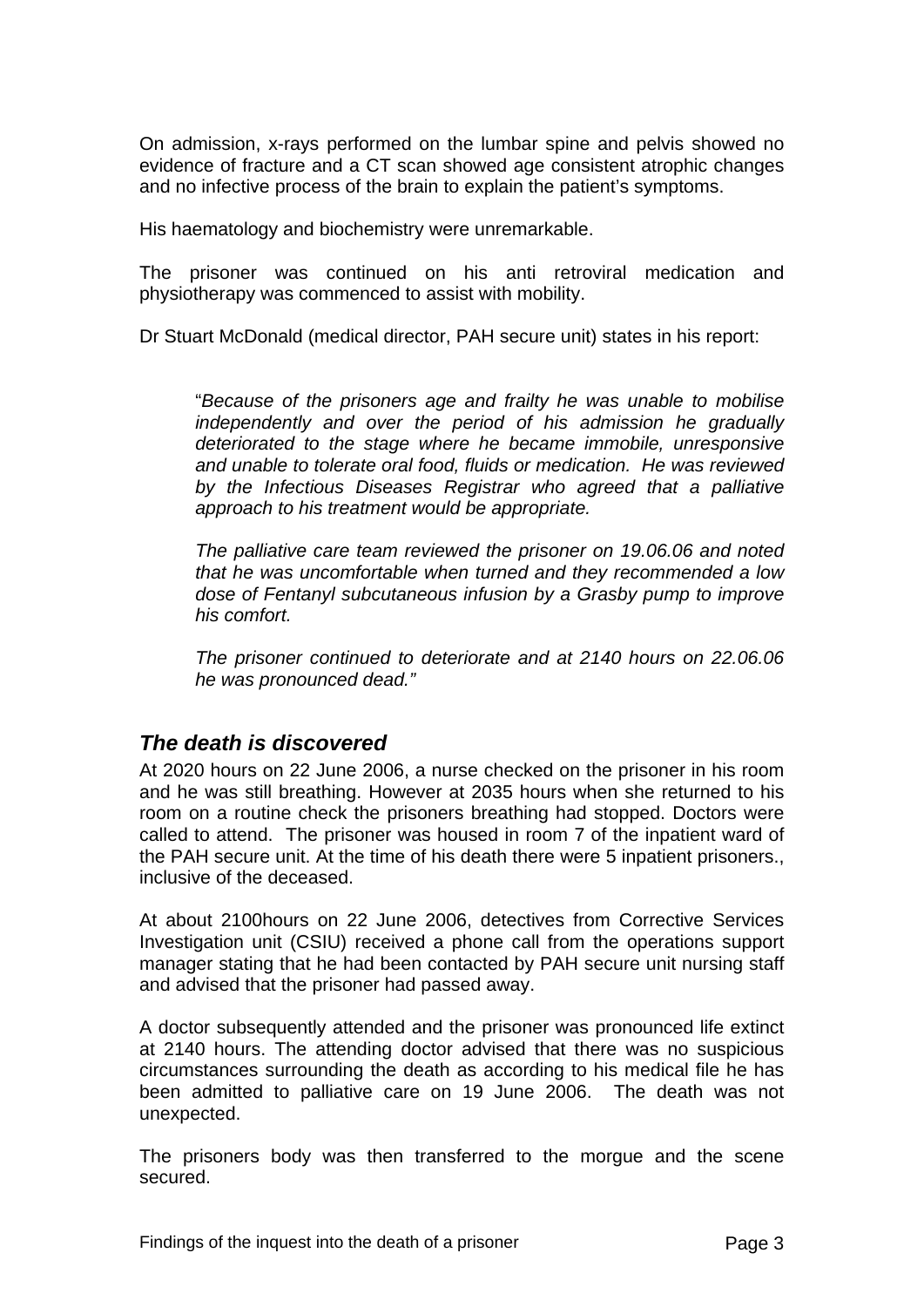<span id="page-5-0"></span>CSIU Detectives attended and conducted visual observations indicating no clearly identifiable signs of trauma. Reports were obtained from staff on duty and digital footage of the prisoners room covering the period upto and including the time of death was seized.

The prisoner was formally identified to the police by nursing staff from the PAH secure unit. Further, comparative analysis of a thumbprint confirmed his identity.

#### *Autopsy results*

An external autopsy was conducted on 24 June 2006 by Forensic Pathologist, Dr A Ansford.

Based on a review of the PAH medical records, the pathologist determined that he was receiving appropriate prophylactic treatment for his HIV infection. In relation to his recent falling, it was said that appropriate investigations were conducted to exclude intracranial trauma as a possible cause of his deteriorating mental state. He had electrocardiograph evidence of ischaemic heart disease and previous heart attacks.

His final admission was for palliative care only and it was noted there was a "not for resuscitation" entry in his medical records.

The autopsy examination revealed an extremely thin and wasted elderly male (height 180cm, weight 40 kgs) without signs of significant trauma.

In his report the pathologist said:

*"Taking into account his medical history and his recent steady deterioration in the presence of long term HIV infection in the absence of trauma, I formed the opinion that death was due to extensive weight loss and general deterioration most likely as a result of his HIV infection. His ischaemic heart disease in the form of coronary atherosclerosis may well have contributed."* 

## *Conclusions*

I find that Corrective Services staff followed all applicable "death in custody" protocols.

The investigation, coupled with the autopsy, revealed that the prisoner passed away from natural causes with no suspicious circumstances, while receiving inpatient palliative care at the PAH secure unit.

#### *Findings required by s45*

I am required to find, as far as is possible, the medical cause of death, who the deceased person was and when, where and how he came by his death. I have already dealt with this last aspect of the matter, the manner of the death. As a